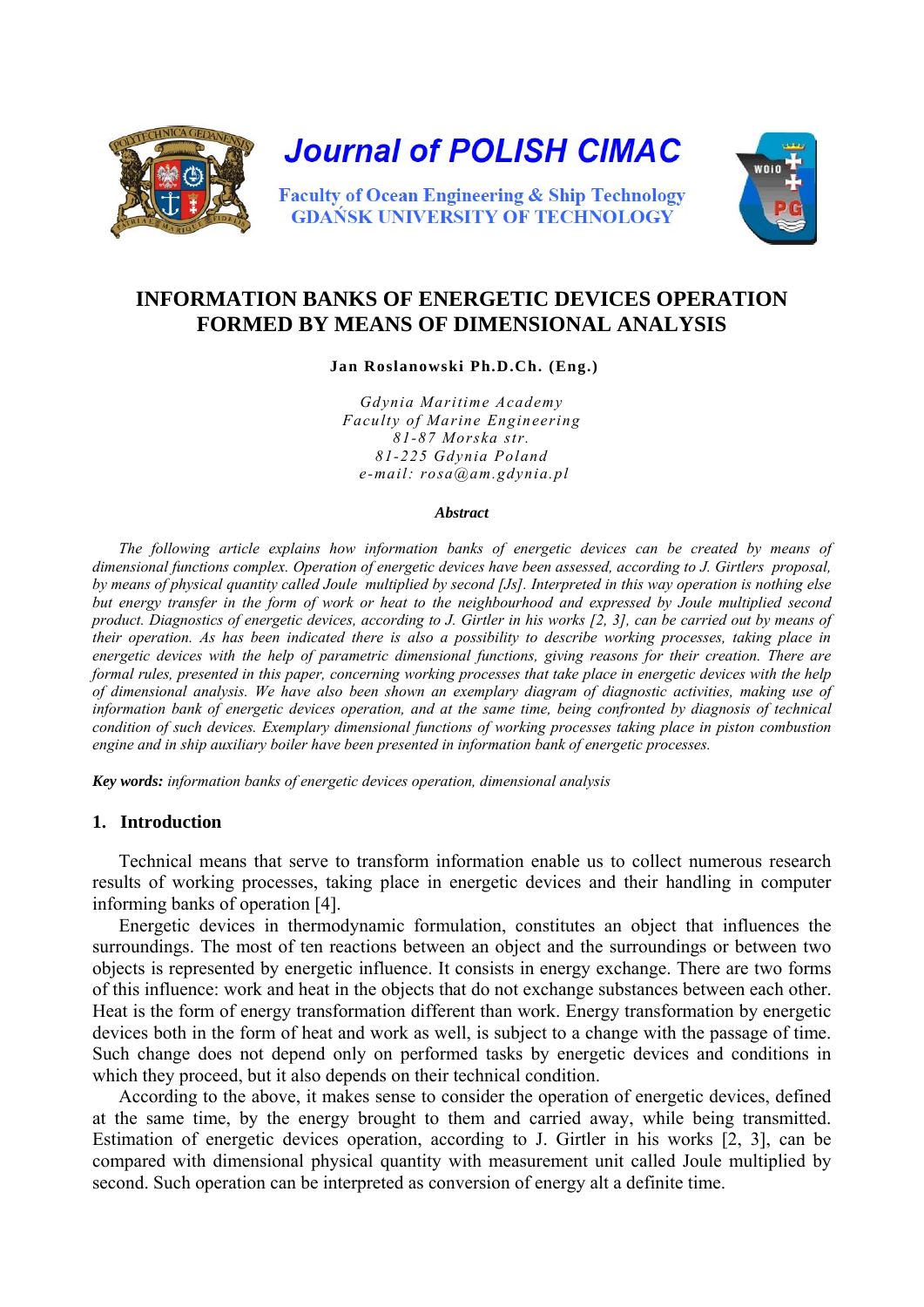Operation of energetic devices in which the exchange of energy takes place, can be a carrier of information about their technical condition.

The basic problem of working process analysis in energetic devices, for operation needs, is building of mathematical models describing their operation. Forming of similar specifications becomes indispensable in undertaking optimal operation decisions in the range of energetic devices repair.

Necessity of such descriptions in other words, mathematical models, results from the need of knowledge about the regularities taking place between the parameters of a device performance and its technical condition. To find mathematical dependence for such complicated realities as working processes in energetic devices in an analytic way is not an easy task [4].

Experimental methods are most often used for this purpose. They consist in collecting and describing scientifically, statistic data which characterize particular parameters of energetic devices performance.

Dimensional analysis enables us to pass from quality descriptions to quantity ones. It also leads the experiment in the right direction or even simplifies it. For this reason it is suitable for creating of mathematical specifications concerning working processes that take place in energetic devices. One function can not be useful as a description of all working processes, and thus it does not reflect all conditions of its mechanisms [4, 5, 6, 7]. For this reason it is necessary to process a great amount of information previously collected in computer banks.

### **2. Creation rules of dimensional functions, concerning operation of energetic devices**

Research is carried out in a defined direction of energetic devices operation. The results of the accomplished experiments are presented in dimensional function quantities or functions of these quantities. Most important in preparing measurements and elaboration of its results is to examine what limitations should be imposed on the functions of device operation, as dimensional quantities are their arguments and not the numerical ones. After fulfilment of the above conditions one can start to determine functional dependence, if such dependence can be determined at all [4, 6].

Dimensional analysis does not determine the number and the kind of quantities. It depends entirely on the knowledge of the working process taking place in the device under examination. One can not use a device working process description without quality recognition, as it would be difficult to achieve any sensible information. Dimensional analysis does not produce any information about the forms of numerical functions. According to Kasprzak and Lysik in paper [4] dimensional analysis ensures only dimensional regularity of the description, not entering however the physical description of the world. By means of the above mentioned analysis, we can achieve dimensional functions of working machines determined exact to a parameter, if only the arguments of a dimensional function are dimensionally independent [1, 4, 6, 7]. The parameter can be determined only by means of the measurements performed on working energetic devices [7].

The conception of dimensional function is of great importance in applications of dimensional analysis. Dimensional function of energetic devices operation is just a function defined in dimensional space  $\pi$ , arguments of which are parameters of working devices, being elements of the same dimensional space [1, 4, 6, 7].

It is necessary for dimensional function, created on the basis of energetic device work, to fulfil consistently interpretation rules together with the notions that suit its description. Working process description that takes place during the device performance and all information we have to obtain about its work is expressed in the language of some discipline with the help of defined notions which are dimensional quantities. They imitate real technical conditions of the device and all resulting operation features that are included in working processes [4, 7]. Parameters of working process under examination are physical quantities marked by dimensions. Therefore exponent matrix of dimensional arguments concerning operation functions of energetic device forms (1) in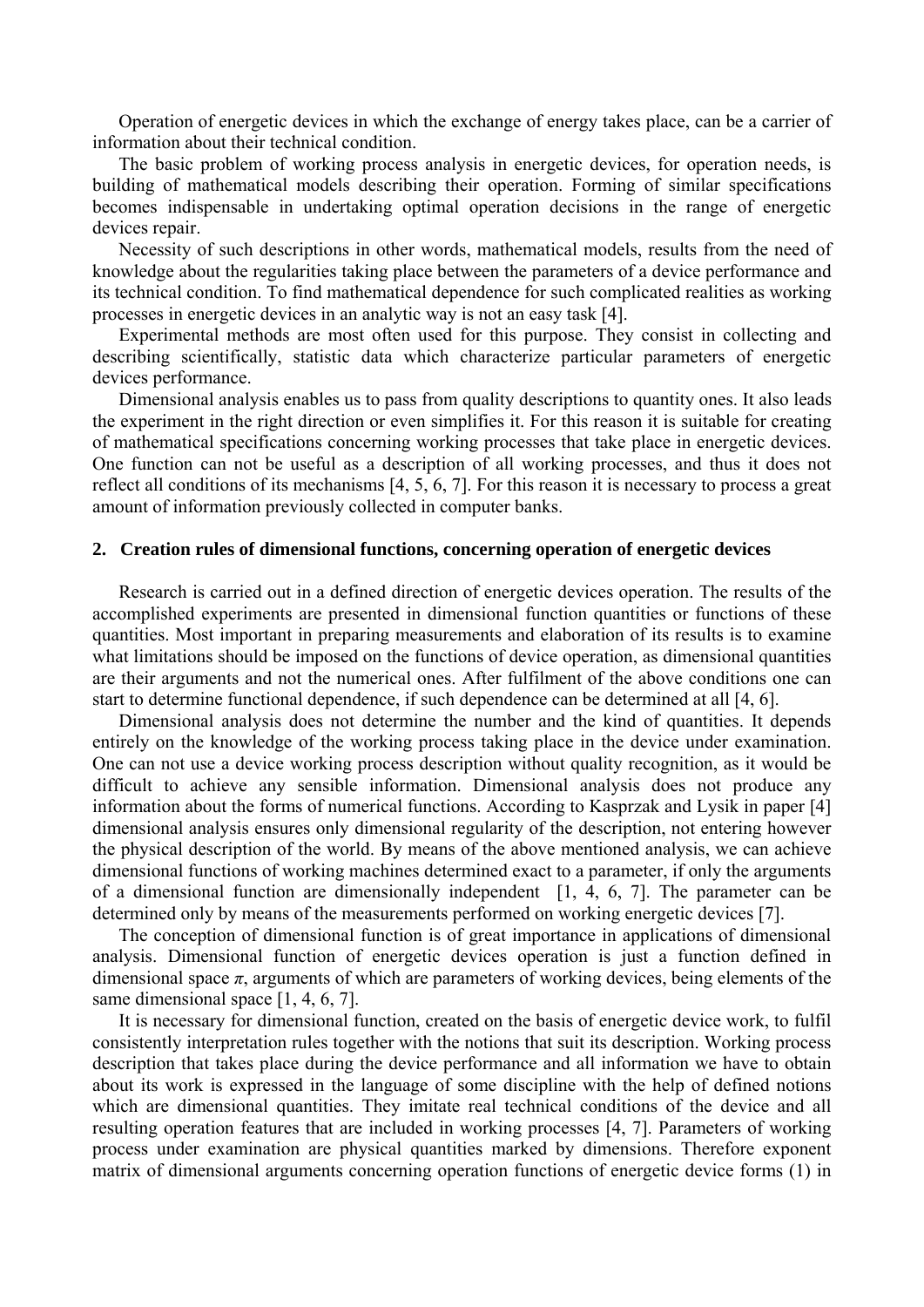the basic unit set of measure *SI,* is of the third order. It means that in case of dimensional function of the form (1a), three quantities form among five arguments are dimensionally independent, and two arguments are dimensionally dependent on the three, mentioned above. For this reason one can choose arguments dimensionally independent form the dimensional function (1a) and separate them from the remainin*g* ones, that is, to accept a dimensional base of this function in ten ways. Not all accidentally accepted dimensional bases will be appropriate which results from dimensional independence of the unit set. Making use of Buckingham theorem [1,4,6,7] in the function (1), after previous acceptance of dimensional bases, one can obtain different forms of these functions [1,5,6].

Exemplary forms of such functions are represented by the following formulas:

$$
a) \cdots D_{s} = \Phi(M, n, G, p, t)
$$
  
\n
$$
b) \cdots D_{s} = \Phi(N, n, G, t)
$$
  
\n
$$
c) \cdots D_{K} = \Phi(B, p_{K}, t_{K}, m)
$$
  
\n(1)

where:

 $\Phi$  – symbol of dimensional function,  $D<sub>S</sub>$  – propulsion engine operation in [Js],  $D_K$  – auxiliary boiler operation in [Js], *M* – the engine torque in  $\left\lfloor \frac{n \xi^{-m}}{s^2} \right\rfloor$ ⎦  $\left|\frac{kg \cdot m^2}{a^2}\right|$ ⎣  $|kg \cdot$ 2 2 *s*  $\frac{kg \cdot m^2}{2}$ , *n* – revolution speed of the engine in  $\begin{bmatrix} 1 \\ s \end{bmatrix}$  $\vert$ *s*  $\frac{1}{-}$ , *G* – volumetric fuel consumption by the engine in  $\left| \frac{m}{q} \right|$  $\overline{\phantom{a}}$  $\left|\frac{m^3}{a}\right|$ ⎣  $\mathsf I$ *s m* 3 , *N* – effective power of ship propulsion engine in  $\left\lfloor \frac{n \xi}{s^3} \right\rfloor$  $\overline{\phantom{a}}$  $\frac{k g \cdot m^2}{a^3}$ ⎣  $|kg \cdot$ 3 2 *s*  $\frac{kg \cdot m^2}{r^3}$ ,  $p$  – supercharging air pressure in  $\left\lfloor \frac{kg}{m \cdot s^2} \right\rfloor$  $\mathsf I$  $m \cdot s^2$  $\frac{kg}{\sqrt{2}}$ ,  $t$  – time of engine operation in [s], *B* – firing oil consumption by the boiler in  $\left\lfloor \frac{kg}{s} \right\rfloor$  $\overline{a}$ *s*  $\frac{kg}{m}$ ,  $P_K$  – steam pressure generated by the boiler in  $\left\lfloor \frac{kg}{m \cdot s^2} \right\rfloor$  $\mathsf I$  $m \cdot s^2$  $\frac{kg}{\sqrt{2}}$ ,  $m$  – boiler efficiency in  $\left\lfloor \frac{kg}{s} \right\rfloor$  $\lfloor$ *s*  $\frac{kg}{m}$ ,  $t_K$  – time of boiler operation in [s].

In table 1 there is a notation concerning dimensional functions of energetic device operation in a quality form.

#### **3. Creation of dimensional banks concerning energetic device operation**

Chosen dimensional quantities must interfere in a description of a device operation in a radical way and restrict considerably the possibility of its description. Selection of these quantities must be preceded by their detailed analysis.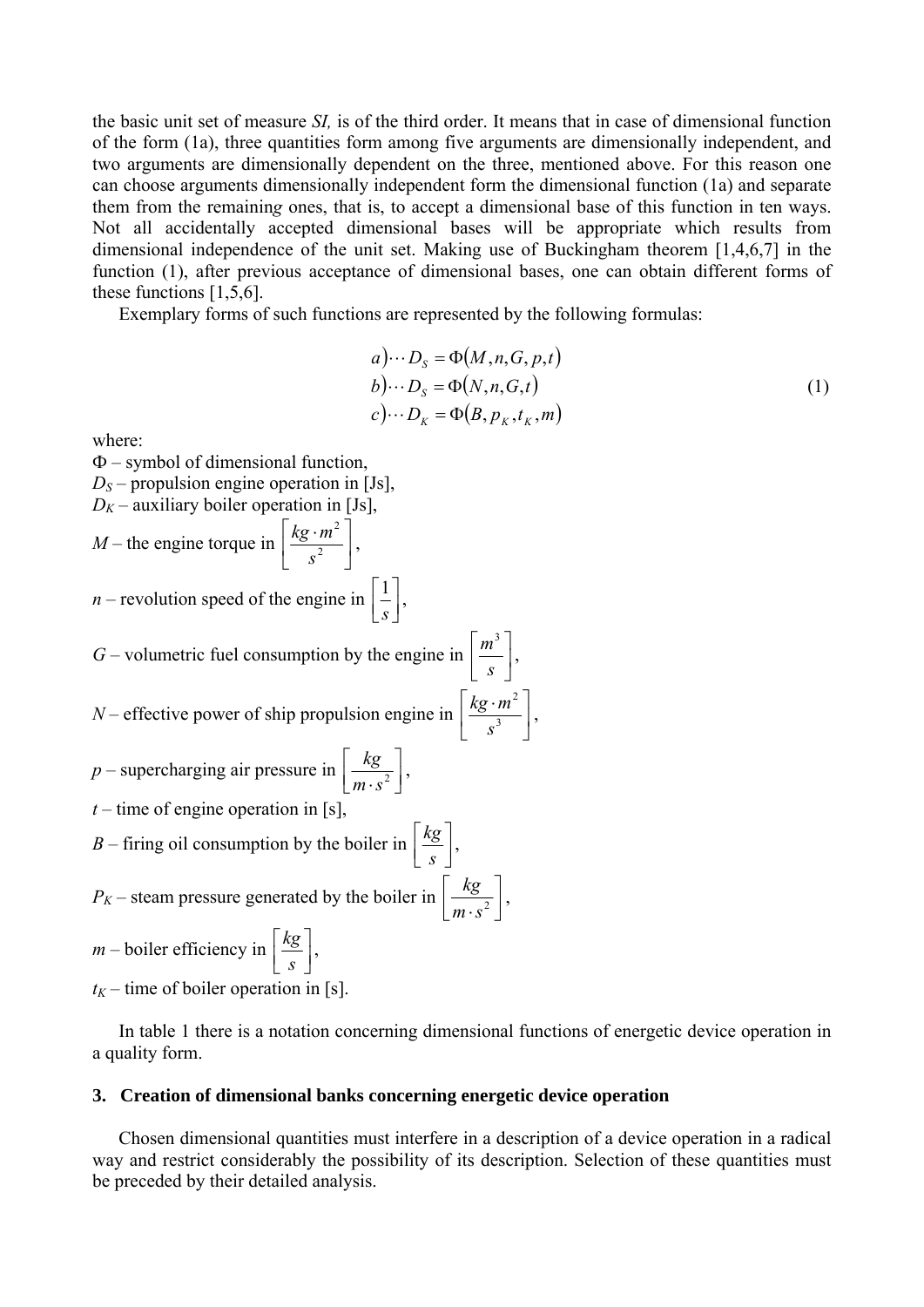According to formal principles of dimensional function creation, concerning energetic device operation, presented in point 2 of the paper, their work is defined by a composed function of the form (1). Their different parametric forms, while using Buckingham theorem, are presented in table 1.

| Schedule<br>of<br>measure<br>units                  | Dimensional parameters<br>above energetic device        | describing the signals of the                                                                                                                                      | Dimensional<br>quantities describing<br>energetic device<br>operation | Non normalized<br>information about<br>energetic device<br>operation |  |  |  |  |  |
|-----------------------------------------------------|---------------------------------------------------------|--------------------------------------------------------------------------------------------------------------------------------------------------------------------|-----------------------------------------------------------------------|----------------------------------------------------------------------|--|--|--|--|--|
| Process<br>class                                    | entrance                                                | exit                                                                                                                                                               | Features                                                              |                                                                      |  |  |  |  |  |
|                                                     | Description of working process taking place in a piston |                                                                                                                                                                    |                                                                       |                                                                      |  |  |  |  |  |
| combustion engine of the ship                       |                                                         |                                                                                                                                                                    |                                                                       |                                                                      |  |  |  |  |  |
|                                                     |                                                         | $G = \varphi_G \cdot \frac{M \cdot n}{p}$ $M = \varphi_M \cdot \frac{p \cdot G}{n}$<br>$p = \varphi_p \cdot \frac{M}{n \cdot G}$ $n = \varphi_n \cdot \frac{1}{t}$ | $D_S = f_1 \cdot \frac{M}{n}$                                         |                                                                      |  |  |  |  |  |
|                                                     |                                                         |                                                                                                                                                                    | $D_{s} = f_{3} \cdot \frac{G \cdot p}{n^{2}}$                         |                                                                      |  |  |  |  |  |
| kg; m; s;                                           |                                                         |                                                                                                                                                                    | $D_{s} = f_{s} \frac{M^{2}}{G \cdot p}$                               |                                                                      |  |  |  |  |  |
|                                                     |                                                         |                                                                                                                                                                    | $D_s = f_4 \cdot G \cdot p \cdot t^2$                                 |                                                                      |  |  |  |  |  |
|                                                     |                                                         |                                                                                                                                                                    | $D_s = f_{\epsilon} \cdot M \cdot t$                                  |                                                                      |  |  |  |  |  |
|                                                     |                                                         |                                                                                                                                                                    | $D_{s} = f_{s} \cdot \frac{N}{n^{2}}$                                 |                                                                      |  |  |  |  |  |
|                                                     |                                                         |                                                                                                                                                                    | $D_s = f_9 \cdot N \cdot t^2$                                         |                                                                      |  |  |  |  |  |
| Description of working process taking place in ship |                                                         |                                                                                                                                                                    |                                                                       |                                                                      |  |  |  |  |  |
|                                                     |                                                         | auxiliary boiler of VX type                                                                                                                                        |                                                                       |                                                                      |  |  |  |  |  |
| kg; m; s;                                           | $B = \varphi_B \cdot m$                                 | $m = \varphi_m \cdot B$                                                                                                                                            | $D_K = f_{10} \cdot \frac{m^3}{p_{\nu}^2 \cdot t_{\nu}^2}$            |                                                                      |  |  |  |  |  |
|                                                     |                                                         |                                                                                                                                                                    | $D_K = f_{11} \cdot \frac{B^3}{p_v^2 \cdot t_v^2}$                    |                                                                      |  |  |  |  |  |
|                                                     |                                                         |                                                                                                                                                                    |                                                                       |                                                                      |  |  |  |  |  |

*Table 1. Notations of dimensional function operation of energetic devices in a quality form.* 

Parameters measurements of a device work in the form of dimensional functions concerning operation, and defined on the basis of working processes that take place in different technical conditions of the device, can be collected in so called computer dimensional bank of energetic device operation. Such operation bank should have at is disposal an analytic notation of dimensional function described qualitatively, the form of which, is presented in table 2. Such table enables one to select work parameters of a device or to record them in the bank according to the code included in it.

Parameters that are measured and calculated by means of numerical functions should be comparable with the parameters used in respective theories. Interpretation principles presenting connections between the calculated parameters and the observed quantities during energetic device operation make such comparisons possible.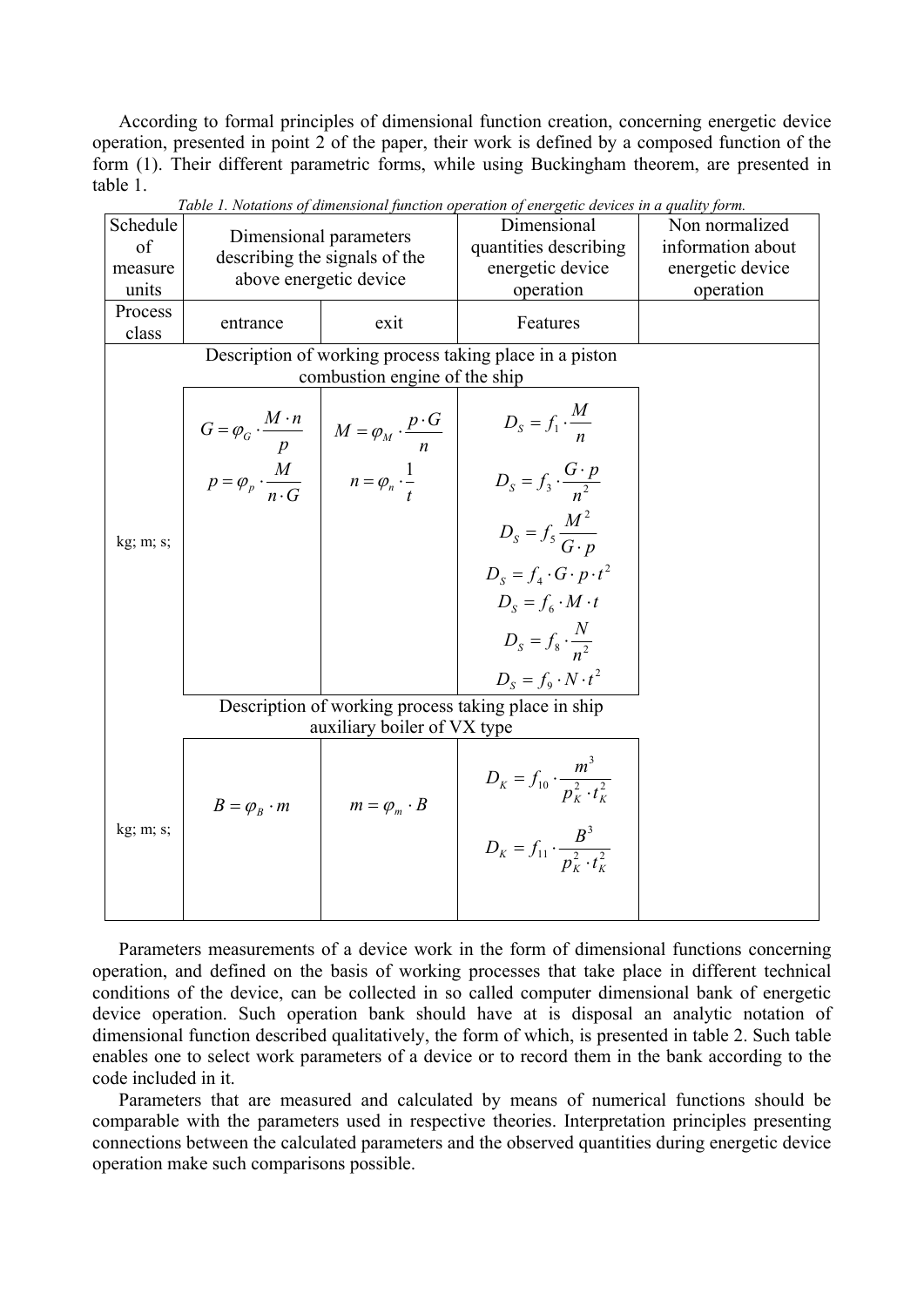Numerical function  $\varphi$  that can be found there, are called similarity invariants. If similarity invariants define the points of dimensional space, then the quantities determined on their basis, suit working processes that place in energetic devices [4, 5, 6, 7].

|                            | functions in a computer dimensional bank of their operation         |                    |                     |                                                                                                                                                                        |   |   |  |  |
|----------------------------|---------------------------------------------------------------------|--------------------|---------------------|------------------------------------------------------------------------------------------------------------------------------------------------------------------------|---|---|--|--|
|                            | Information of experimentally examined realizations                 |                    |                     |                                                                                                                                                                        |   |   |  |  |
|                            | taking place in a propulsion combustion engine of the ship,         |                    |                     |                                                                                                                                                                        |   |   |  |  |
|                            | described qualitatively in table 1.                                 |                    |                     |                                                                                                                                                                        |   |   |  |  |
| 1                          | $\overline{c}$                                                      | 3                  |                     | $\overline{4}$                                                                                                                                                         | 5 | 6 |  |  |
| G                          |                                                                     |                    |                     |                                                                                                                                                                        |   |   |  |  |
| p                          |                                                                     |                    |                     |                                                                                                                                                                        |   |   |  |  |
|                            |                                                                     |                    |                     | $\left f_1(\varphi_G, \varphi_t)\right f_3(\varphi_M, \varphi_t)\left f_4(\varphi_M, \varphi_n)\right f_5(\varphi_n, \varphi_t)\left f_6(\varphi_n, \varphi_G)\right $ |   |   |  |  |
| M                          |                                                                     |                    |                     |                                                                                                                                                                        |   |   |  |  |
|                            |                                                                     |                    |                     |                                                                                                                                                                        |   |   |  |  |
| n                          |                                                                     |                    |                     |                                                                                                                                                                        |   |   |  |  |
| N                          |                                                                     |                    |                     |                                                                                                                                                                        |   |   |  |  |
| n<br>$\ddagger$            | $f_8(\varphi_t)$                                                    | $f_{9}(\varphi_n)$ |                     |                                                                                                                                                                        |   |   |  |  |
| G                          |                                                                     |                    |                     |                                                                                                                                                                        |   |   |  |  |
|                            | Information about experimentally examined realizations of the       |                    |                     |                                                                                                                                                                        |   |   |  |  |
|                            | working process taking place in a ship auxiliary boiler of VX type, |                    |                     |                                                                                                                                                                        |   |   |  |  |
|                            | described qualitatively in table 1.                                 |                    |                     |                                                                                                                                                                        |   |   |  |  |
| B                          |                                                                     |                    |                     |                                                                                                                                                                        |   |   |  |  |
| $p_{\scriptscriptstyle K}$ |                                                                     |                    |                     |                                                                                                                                                                        |   |   |  |  |
|                            | $f_{10}(\overline{\varphi}_B)$                                      |                    | $f_{11}(\varphi_m)$ |                                                                                                                                                                        |   |   |  |  |
| $t_{K}$                    |                                                                     |                    |                     |                                                                                                                                                                        |   |   |  |  |
| m                          |                                                                     |                    |                     |                                                                                                                                                                        |   |   |  |  |

*Table 2. Notation of measured parameters during working process of energetic device and calculated operation functions in a computer dimensional bank of their operation* 

Table 3 presents exemplary numerical function adjustment of propulsion engine operation and its auxiliary boiler VX by the method of least square estimator at linear regression of its non dimensional arguments in the accepted dimensional bases.

Table 3. Function adjustment of energetic device operation by the way of least square estimator, at linear regression of its non dimensional arguments and accepted dimensional base

| Dimensional function of ship propulsion engine operation $D_s = \Phi(M, n, G, p, t)$ |                                                                                                  |  |  |  |
|--------------------------------------------------------------------------------------|--------------------------------------------------------------------------------------------------|--|--|--|
| Dimensional base                                                                     | Numerical form of operation function in a<br>piston propulsion engine of the ship                |  |  |  |
| $p,t,M \Rightarrow D_s = f_6(\phi_n,\phi_G) \cdot M \cdot t$                         | $D_s = 10^{-12} p \cdot G \cdot t^2 + 6.27 n \cdot t^2 \cdot M - 10^{-9} M \cdot t$              |  |  |  |
| $M, n, p \Rightarrow D_s = f_1(\phi_G, \phi_t) \cdot \frac{M}{n}$                    | $D_s = -0.02 \frac{M}{n} + 6.3 M \cdot n \cdot t^2 - 0.03 M \cdot t + 1.5 \frac{G \cdot p}{n^2}$ |  |  |  |
| Dimensional function of auxiliary boiler operation $D_k = \Phi(B, p_k, t_k, m)$      |                                                                                                  |  |  |  |
| Dimensional base                                                                     | Numerical function from of auxiliary boiler<br>operation VX type                                 |  |  |  |
| $p, t, B \Rightarrow D_K = f_{11}(\phi_m) \cdot \frac{B^3}{p_K^2 \cdot t_K^2}$       | $D_K = 0.02 \cdot \frac{B^3}{p_F^2 \cdot t_F^2} \cdot \exp\left(0.72 \cdot \frac{m}{B}\right)$   |  |  |  |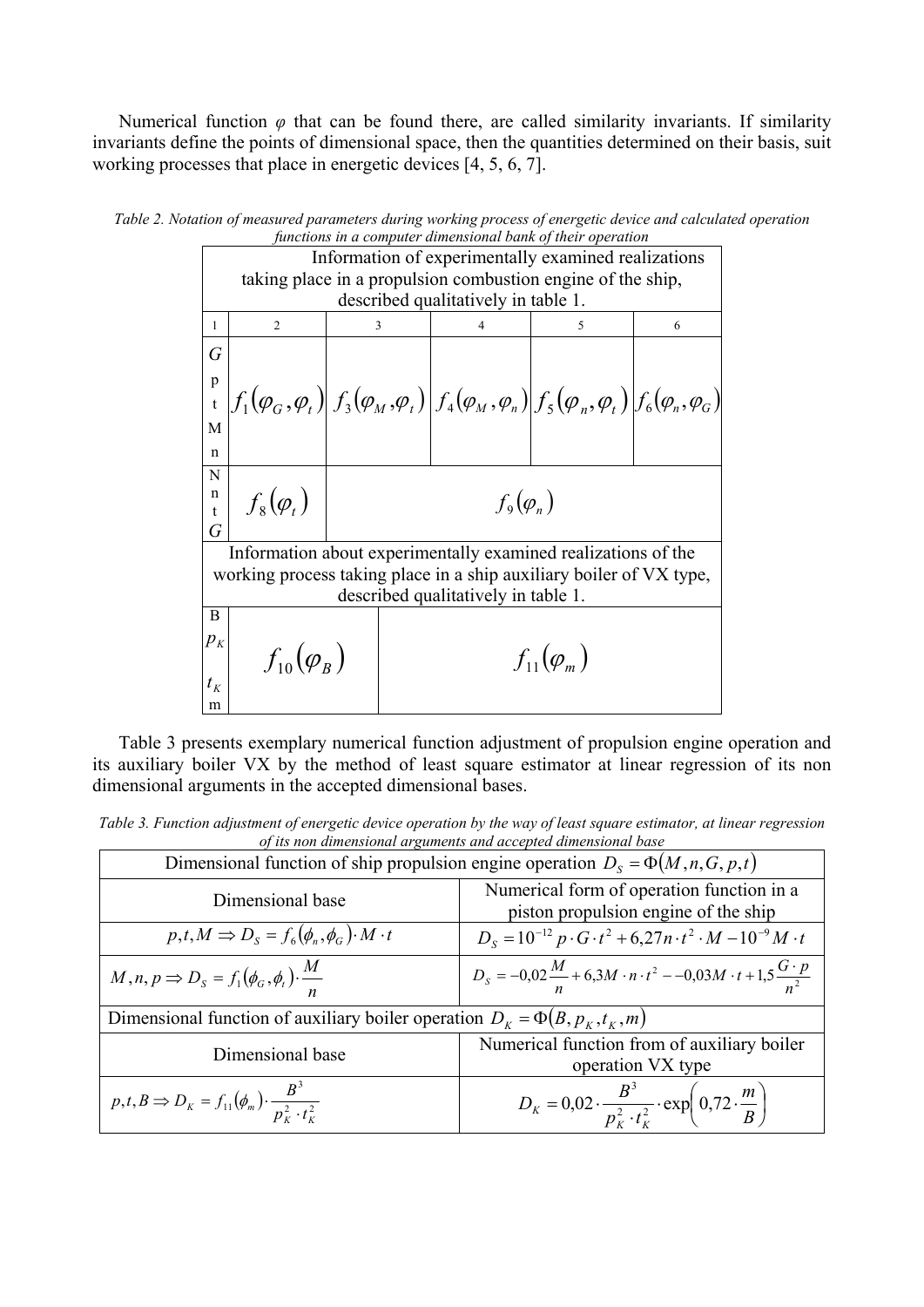Diagrams of a variable dependent on dependent variables, being dimensional function arguments of propulsion engine and its auxiliary boiler operation, have been presented in Fig. 1. Non dimensional arguments of dimensional function operation of ship propulsion engine and its auxiliary boiler in the accepted bases have been calculated on the basis of measurements performed on the ship.







*Dimensional base p, t<sub>K</sub>, B* 



 $=\frac{D \cdot l_K \cdot p_K}{B^3} \cdot 10^{31}$  $Y = \frac{D \cdot t_k^2 \cdot p_k^2}{B^3} \cdot 10^{31}$  - operation indicator of the boiler,  $X = \frac{m}{B}$  - boiler load indicator

basis of measurements, carried out during steady work of the ship propulsion engine and its auxiliary boiler *Fig. 1. Non dimensional arguments of a dimensional function of operation, in the accepted bases obtained on the*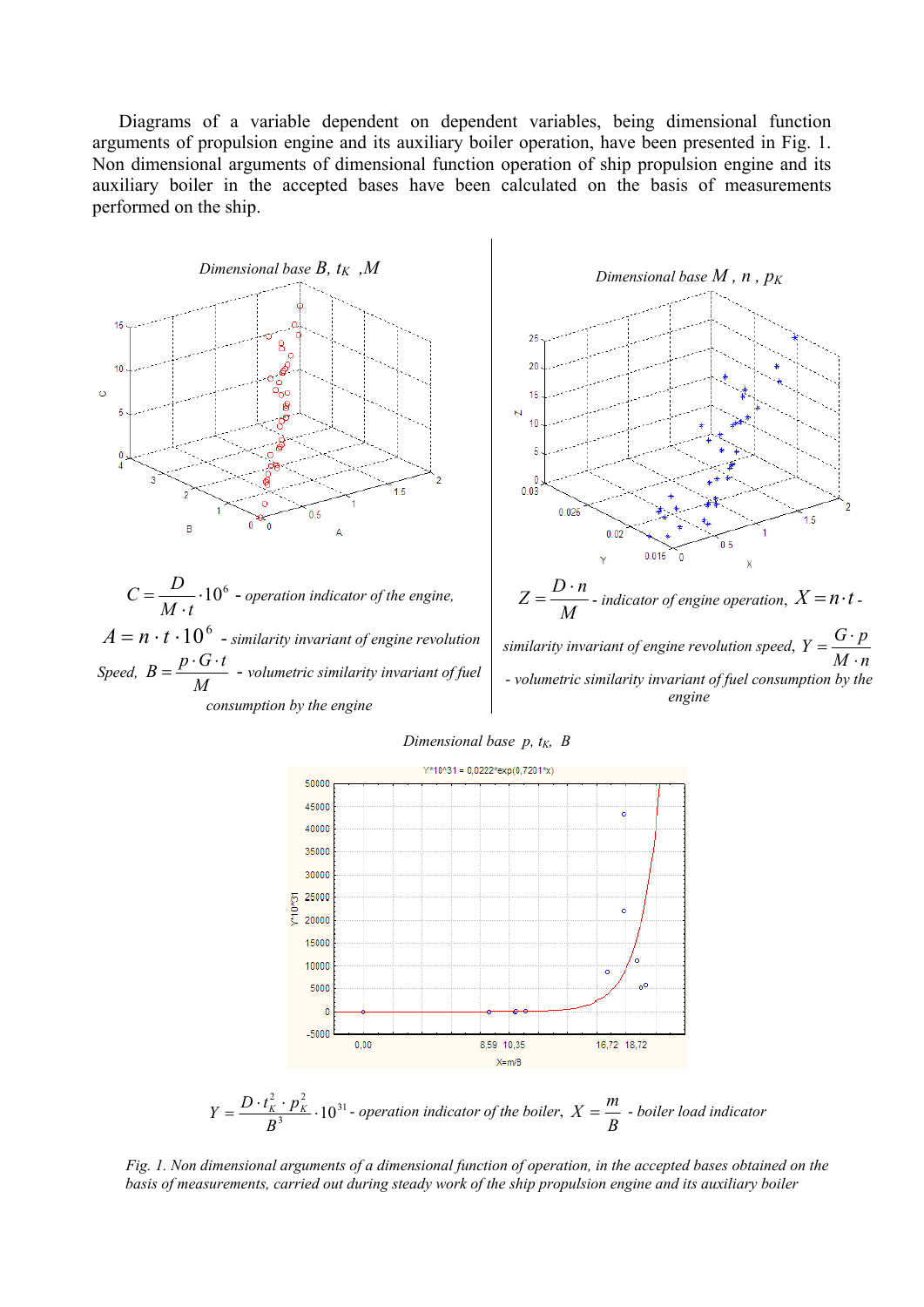Fig. 2 shows the block diagram which presents research planning towards functioning of energetic devices, taking advantage of computer dimensional bank of their operation.



*Fig.2 Block diagram presenting research planning of energetic devices functioning, making use of computer dimensional bank of their operation* 

Temporary operation functions of ship propulsion engine, during steady work and of auxiliary boiler VX as well, have been presented in Fig. 3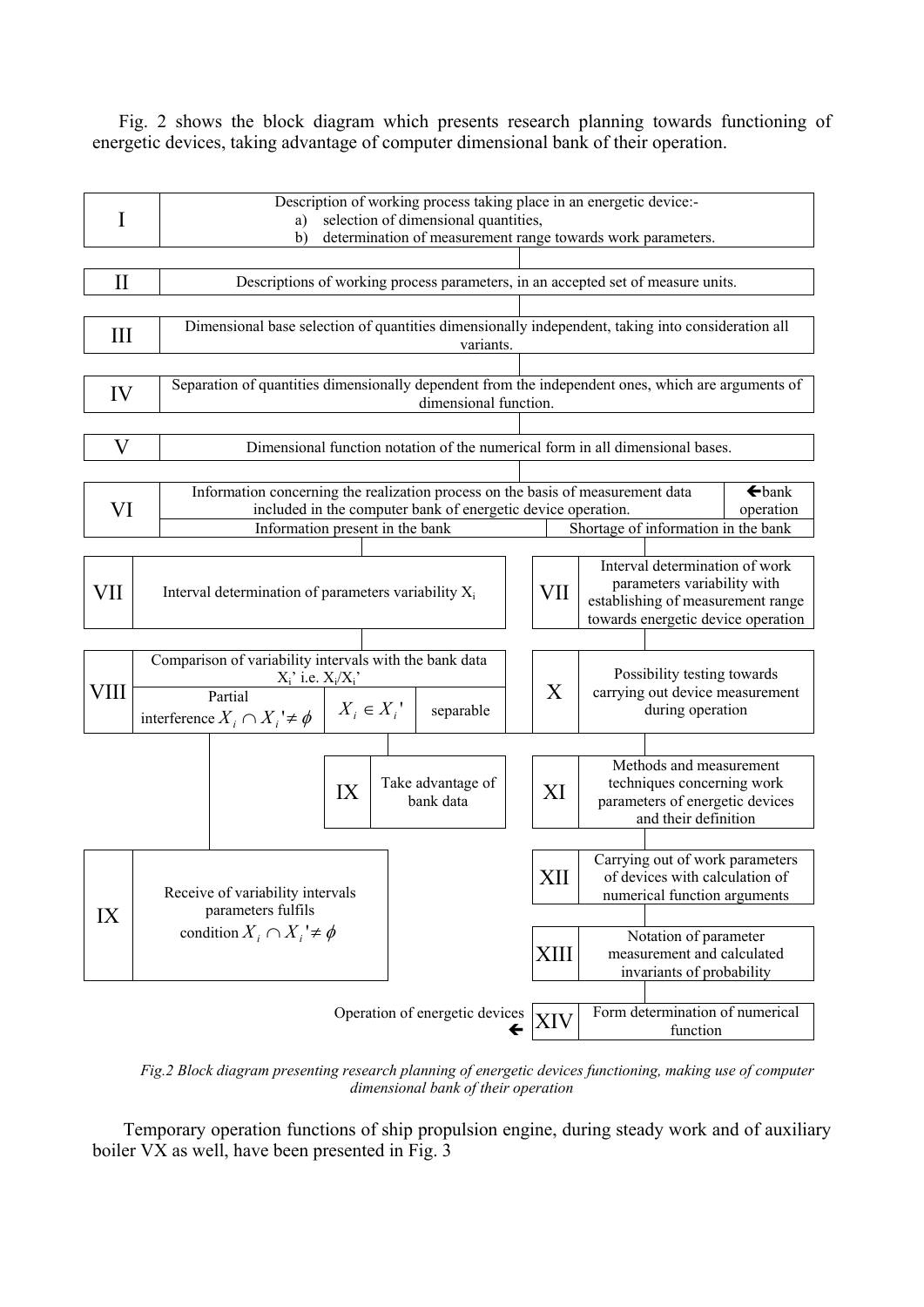

*Fig. 3 Operation of propulsion combustion engine during steady work (Fig.a) and auxiliary boiler VX (Fig.b) in time function of their performance* 

# **4. R ecapitulation**

Systematizing of data elaborated in the function from of energetic device operation, enables us to set up an information bank. Such bank can inform about technical condition of energetic devices.

Besides, such bank can be used both for the needs of science and technical information and also for steering a device operation, making use of the accumulated information about their operation.

Computer informing bank of energetic device operation will be able to answer the following questions:-

- 1) Is the examination of some devices, on the basis of the working process realization, necessary?
- working process, similar to the one previously examined in the sense of probability? 2) Isn`t the identification measurement of technical conditions, concerning realization of the
- basis of similarity invariants that have already been known before? 3) Does a dimensional function of energetic device operation, have arguments determined on the
- ) Have the operations of energetic device been described dimensionally so well, that their 4defining will not require the identification of working process?